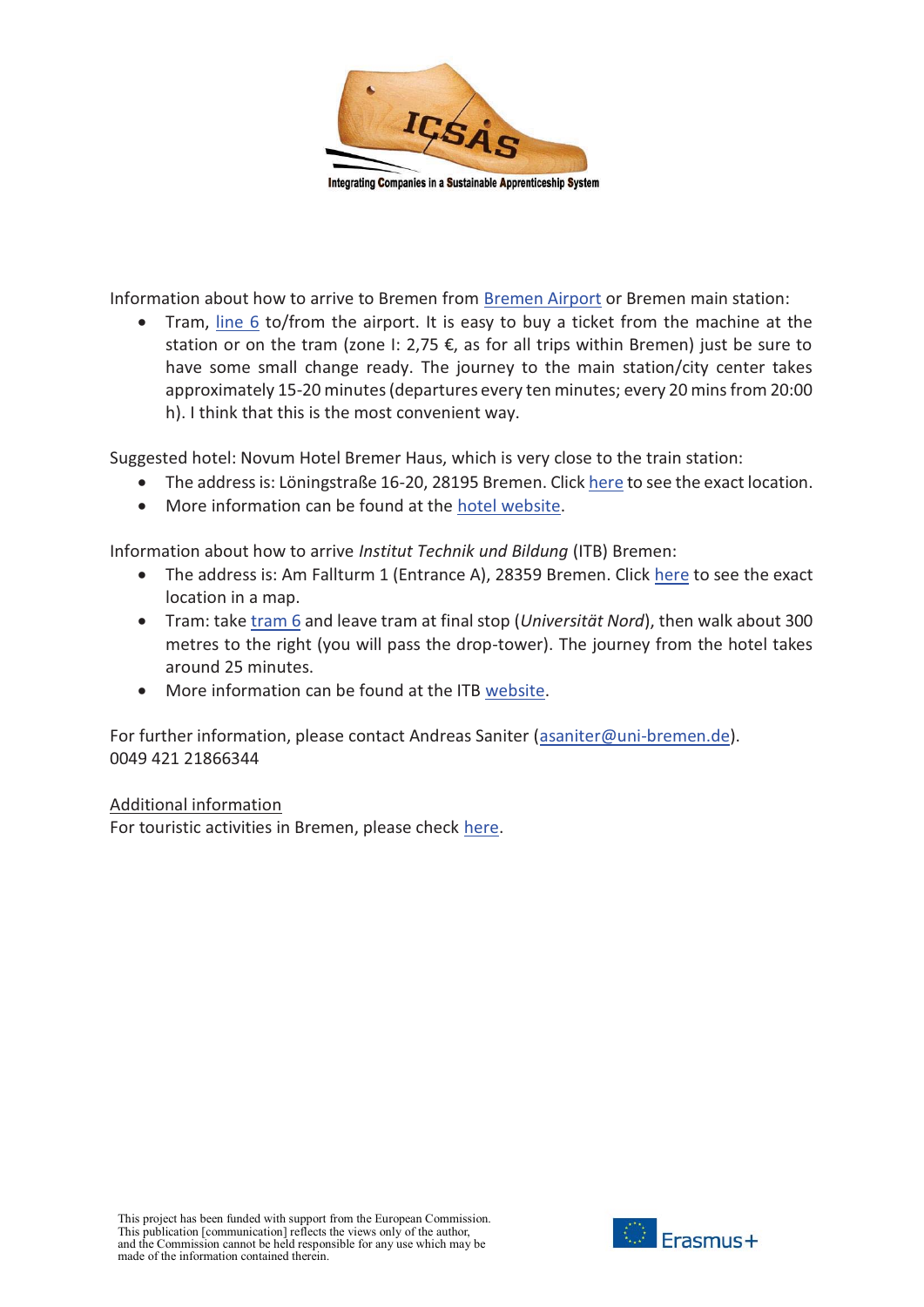

# 26.10.2017

### Room 2.37, *Institut Technik und Bildung* (ITB) Bremen

| <b>Time</b> | <b>Content</b>                                                                                                 | Who                                |
|-------------|----------------------------------------------------------------------------------------------------------------|------------------------------------|
| 10:00       | Welcome, practical aspects & short presentation of<br><b>ITB</b>                                               | Falk (head of ITB)                 |
| 10:20       | Who is who?<br>Short presentation of participants and their<br>institutions                                    | All                                |
| 10:45       | ICSAS at a glance: work plan, milestones, work<br>packages (IO), deliverables, etc.                            | Andreas (ITB)                      |
| 11:30       | Coffee break                                                                                                   |                                    |
| 11:45       | basic questions & answers; discussion                                                                          | All                                |
| 12:45       | Lunch at Universitaet Bremen cantine                                                                           |                                    |
| 14:00       | Financial management & administration:<br>payments, audit, timesheets, travel reports, etc.<br>(general)       | Susanne (ITB)                      |
| 14:30       | Financial management & administration:<br>Project specifics                                                    | Andreas (ITB)                      |
| 15:00       | Financial management & administration: doubts,<br>questions, discussion and answers<br>Guidelines & discussion | All                                |
|             | 15:30 Coffee break                                                                                             |                                    |
| 16:00       | Advisory board; confirmation resp. update of<br>members                                                        | ISC/INESCOP/<br><b>TULASI/CTCP</b> |
|             | 16:30 Logo, project-webpage and next meeting                                                                   | Andreas (ITB)                      |
| 17:00       | Miscellaneous / Tourist time                                                                                   |                                    |
| 20:00       | Dinner at "El Mundo" Überseestadt<br>Konsul-Smidt-Str. 10a<br>http://elmundo-bremen.de/                        |                                    |